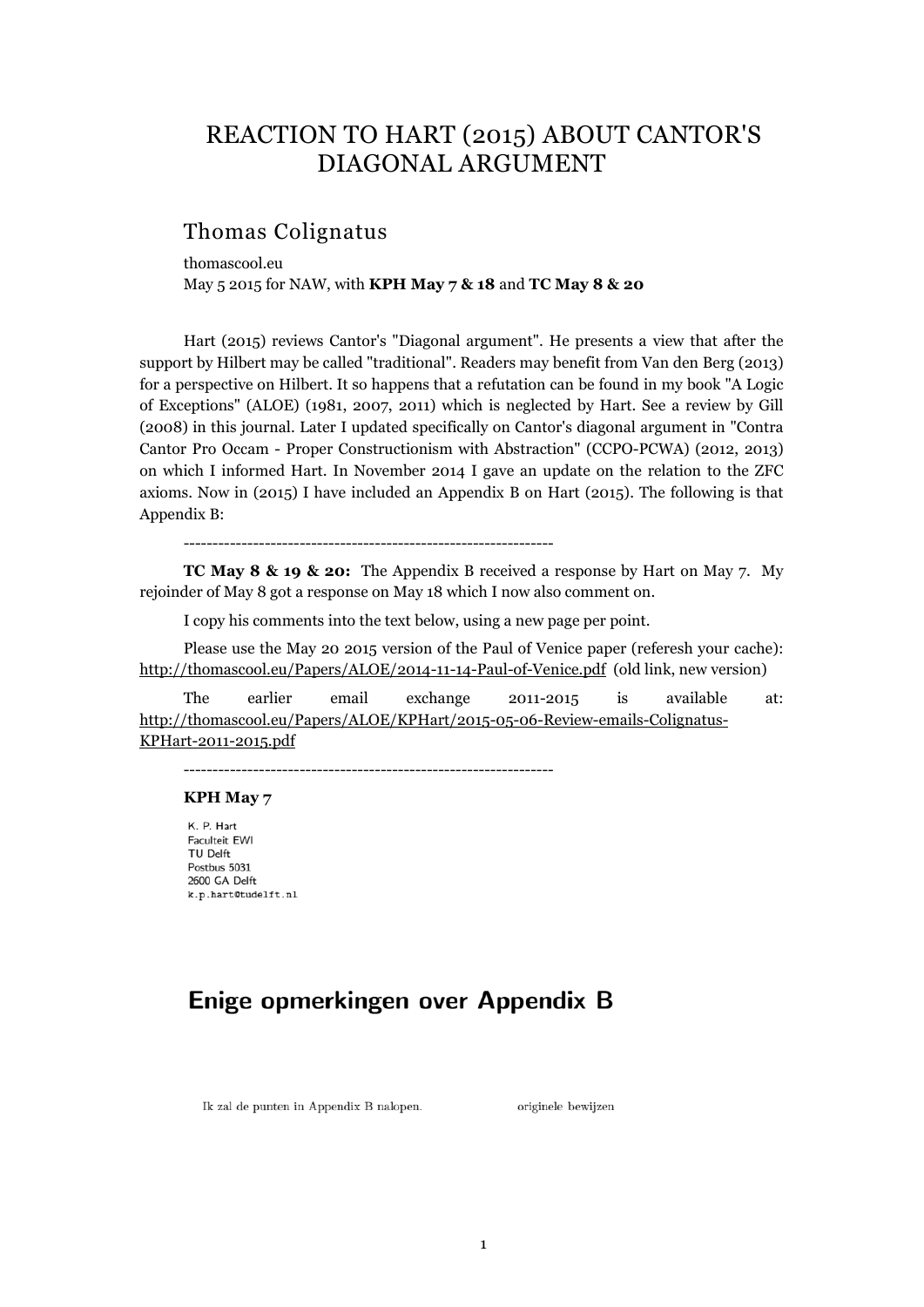(1) Hart (2015:43) holds correctly that a bijection doesn't have to be used, but only the surjection. He however holds incorrectly that the common short proof with the bijection would rely on a 'spurious contradiction' - referring here to Gillman 1987. This would be incorrect if we rely on the common meaning of 'spurious': (a) there is a real contradiction: the assumption of the bijection implies the assumption of the surjection, which causes the contradiction, (b) the context of discussion is infinity, for which we use isomorphisms, and thus injections, and in that case the properties of surjection and bijection are equivalent: and then the shortness of the proof must be appreciated. Indeed Hart (2015:41) explains that Cantor himself also used 'eindeutig' (column 1) and injection (column 3 - below the photograph of 'Georde Cantor'). PM. Hart (2015:42 first column) suggests that the power set version of Cantor's Theorem was given by Bertrand Russell 1907, using a bijection.

(1) Het punt dat ik aan het eind wilde maken was tweeledig: Cantor zelf gaf rechtstreekse bewijzen van de vorm "gegeven een willekeurige functie... conclusie de functie is niet surjectief"; daarnaast gaf ik mijn mening over de structuur van veel van de bewijzen die gepresenteerd worden: men begint met "zei f een bijectie" bewijst vervolgens direct dat f niet surjectief is en schrijft dan "Tegenspraak". Als men begint met "zei f een willekeurige functie", daarna het bewijs geeft en aan het eind concludeert dat  $f$  niet surjectief is dan is hetzelfde bereikt zonder "Tegenspraak" te hoeven roepen.

**TC May 8:** This does not answer to my criticism that a reference to Gillman 1987 on 'spurious contradiction' is inadequate w.r.t. the proof which uses the bijection and reductio ad absurdum method.

Hart p43 column 3:

Ten slotte: Cantors stellingen en bewijzen zijn direct, niet uit het ongerijmde. De meeste presentaties beginnen met "Stel  $f$ is een bijectie ..." en roepen aan het eind "Tegenspraak!", zonder dat in het bewijs ooit gebruikt is dat  $f$  bijectief verondersteld is. Typisch een geval van wat Leonard Gillman in [8] een "spurious contradiction" noemde. €……

P.M. Colignatus (2015) Appendix C shows that the Cantor-Hart direct method contains a hidden contradiction, which may be called "spurious non-contradiction".

#### **KPH May 18:**

(1) There appears to be a misconception about the nature of the various proofs discussed in the article in NAW.

If one reads, for example, Russell's argument (page 42, column 1) then there is no assumption that the correlation is onto and the conclusion at the end is that in any one-one correlation at least one class (i.e., subset) is omitted.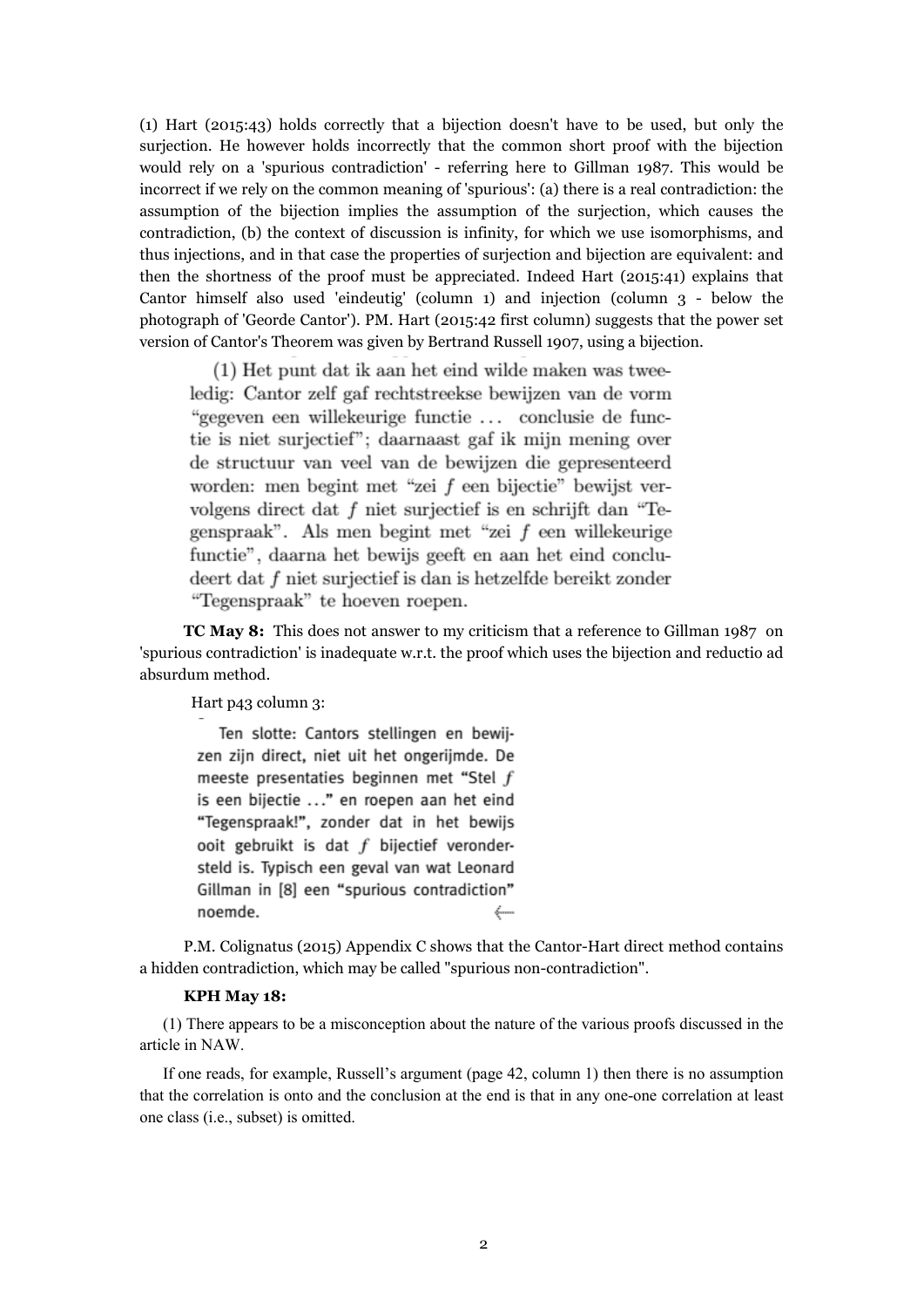Many presentations would, spuriously, preface this presentation with an assumption that the correlation is surjective and, again spuriously, end by saying "contradiction, the correlation is not surjective".

See also below, when I discuss Appendix C.

# **TC May 19:**

(a) There is no misconception of what PK Hart claims.

(b) His claim is wrong.

(c) There is a contradiction. And it is based upon a supposition. Russell states:

late, i.e., of  $w$ . Hence the supposition that  $w$  is the correlate of  $x$  leads to a contradiction. Hence, in any one-one correlation of all the terms of  $u$  with classes contained in  $u$ , at least one class contained in  $u$  is omitted.

(d) The methods of proofs, what KP Hart calls "direct" and the open "reductio ad absurdum", are mathematically equivalent

(e) KP Hart wrongly applies the term "spurious contradiction".

(f) His rejoinder of May 18 does not respond to the criticism of May 1 (or May 5 for NAW) or the rejoinder of May 8, and merely states that it would be a misconception.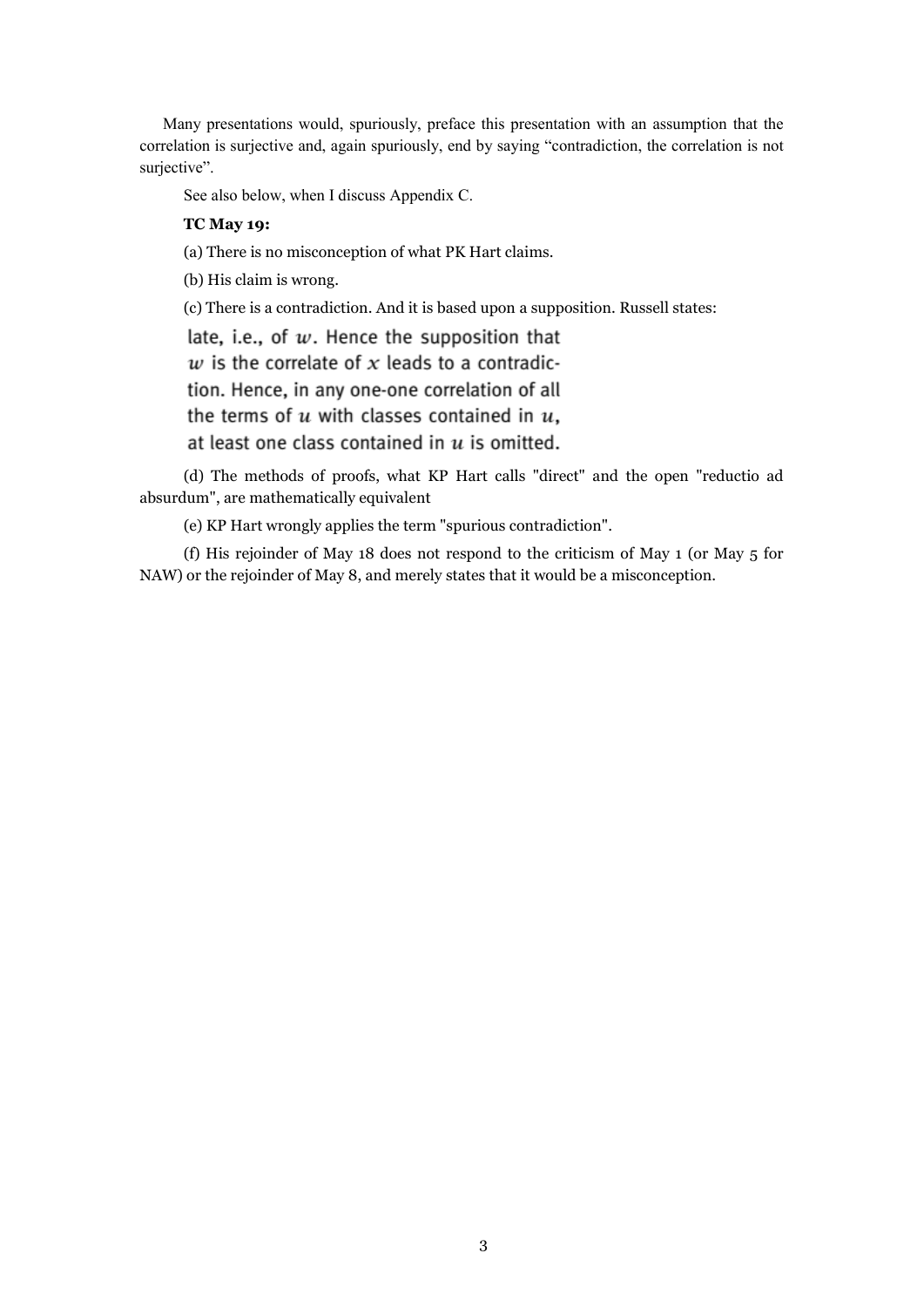(2) On page 42, third column, Hart agrees that Cantor's distinction between proper sets and improper sets ('classes'), or the distinction between *all* and *any*, still is used informally. Thus mathematics uses both a formal ZFC and an informal naive set system. It is useful to see this confirmed. It remains curious that Hart as a mathematician is happy to live with this incongruity. Hart then discusses the axiom of separation, but it gives a wrong impression that not its main weaknesses and alternatives are discussed.

(2) Er is geen sprake van 'incongruity' in het gebruik van klassen: ik gaf aan dat klassen het toelaten stellingen wat bondiger (en wellicht inzichtelijker) te formuleren maar dat ten allen tijde een vertaling in termen van formules en implicaties gemaakt kan worden.

# **TC May 8:** Hart p42 column 1:

zij V zelf natuurlijk geen verzameling is. Dit bracht Cantor er toe onderscheid te maken tussen 'eigenlijke' en 'oneigenlijke' verzamelingen, hetgeen zijn theorie er niet mooier op maakte.

and Hart p42 column 3:

Overigens wordt Cantors onderscheid tussen 'eigenlijke' en 'oneigenlijke' verzamelingen in de verzamelingenleer op informele wijze nog wel gehanteerd, alleen spreekt men liever van verzamelingen en (echte) klassen.

Subsequently Hart gives an example case how an informal statement that uses classes can be translated into a formal statement with sets. However, this is only an example case.

Hart does not show what he now states: that this could be done for all infomal statements about classes. Consider for example this informal statement: There is a class of all classes.

Perhaps one might hold that mathematicians who have precise statements about ZFC can discuss these in terms of classes without creating confusion - and that they abstain from using class when they have no such translation. This might seem like an ideal situation seen from ZFC. But it might be tested by an empirical enquiry. How often did the informal use of class lead ZFC researchers astray ? And what results have been missed, by not formalizing class ?

I uphold that he describes an incongruity.

#### **KPH May 18:**

(2) A look in any book on Set Theory will show that the term 'class' is used judiciously: only for objects of the form  $\{x: \phi\}$ , where  $\phi$  is a formula with x among its free variables. As a consequence the members of a class are sets only, and the informal 'class of all classes' has no formal counterpart in ZFC.

# **TC May 19:**

This is incomprehensible:

(a) If such classes satisfy ZFC then they are sets, and there is no reason to give them another name, and there is no reason for Hart to speak about 'informal' use.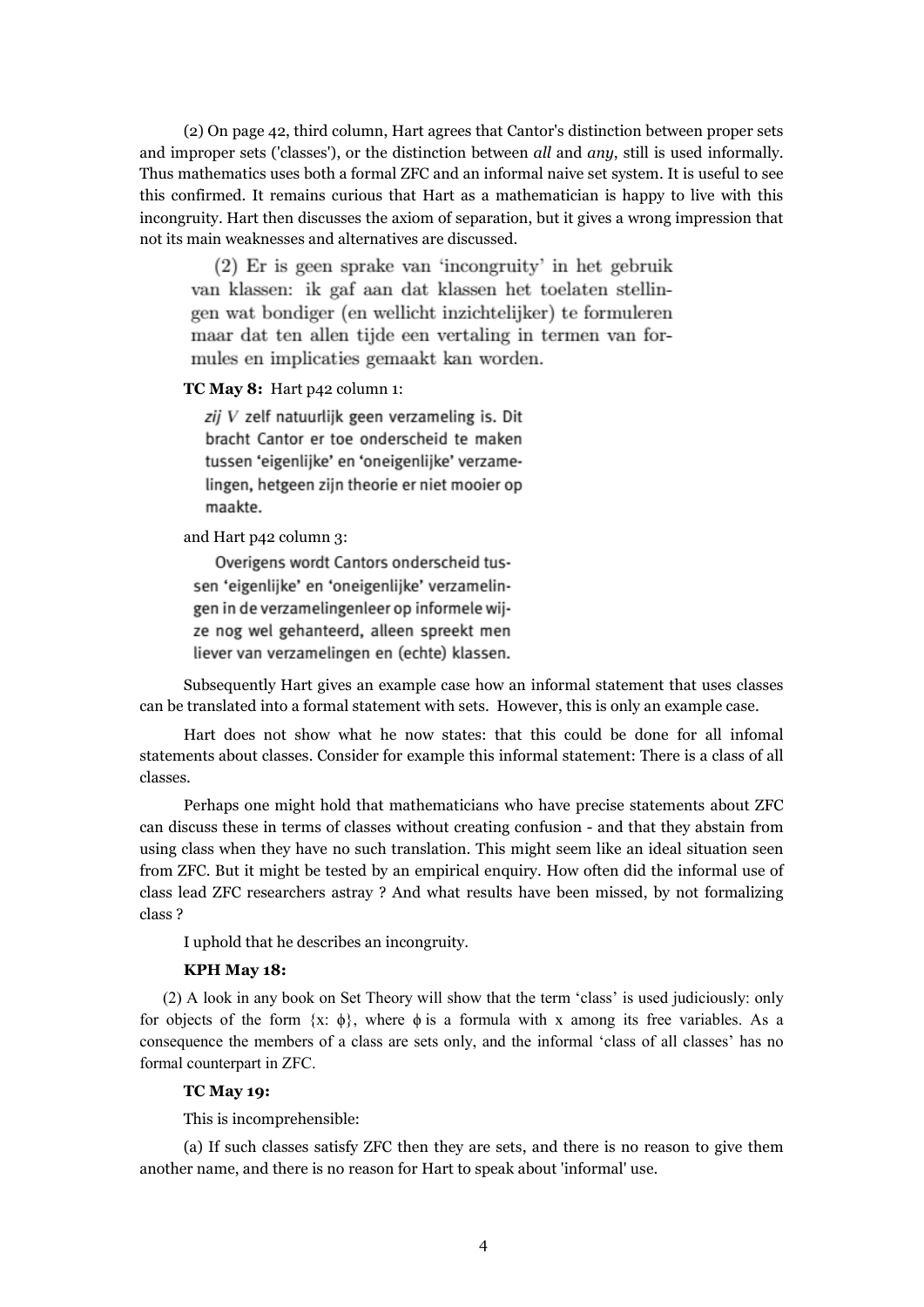(b) Given that Hart really does present a distinction between "verzamelingen en (echte) klassen" and really provides a witness report about such "informal" use, we can presume that classes do not satisfy ZFC - and thus the question is what they are.

(c) It is ambiguous to refer to books on "Set Theory" when the term "set" is reduced to the meaning "satisfying ZFC". For example, Hart might hold that the paper on the challenge to ZFC doesn't need to be discussed in his syllabus for students at TU Delft, since the syllabus discusses ZFC-sets. This would be an improper treatment of Aristotle's original reference to "all".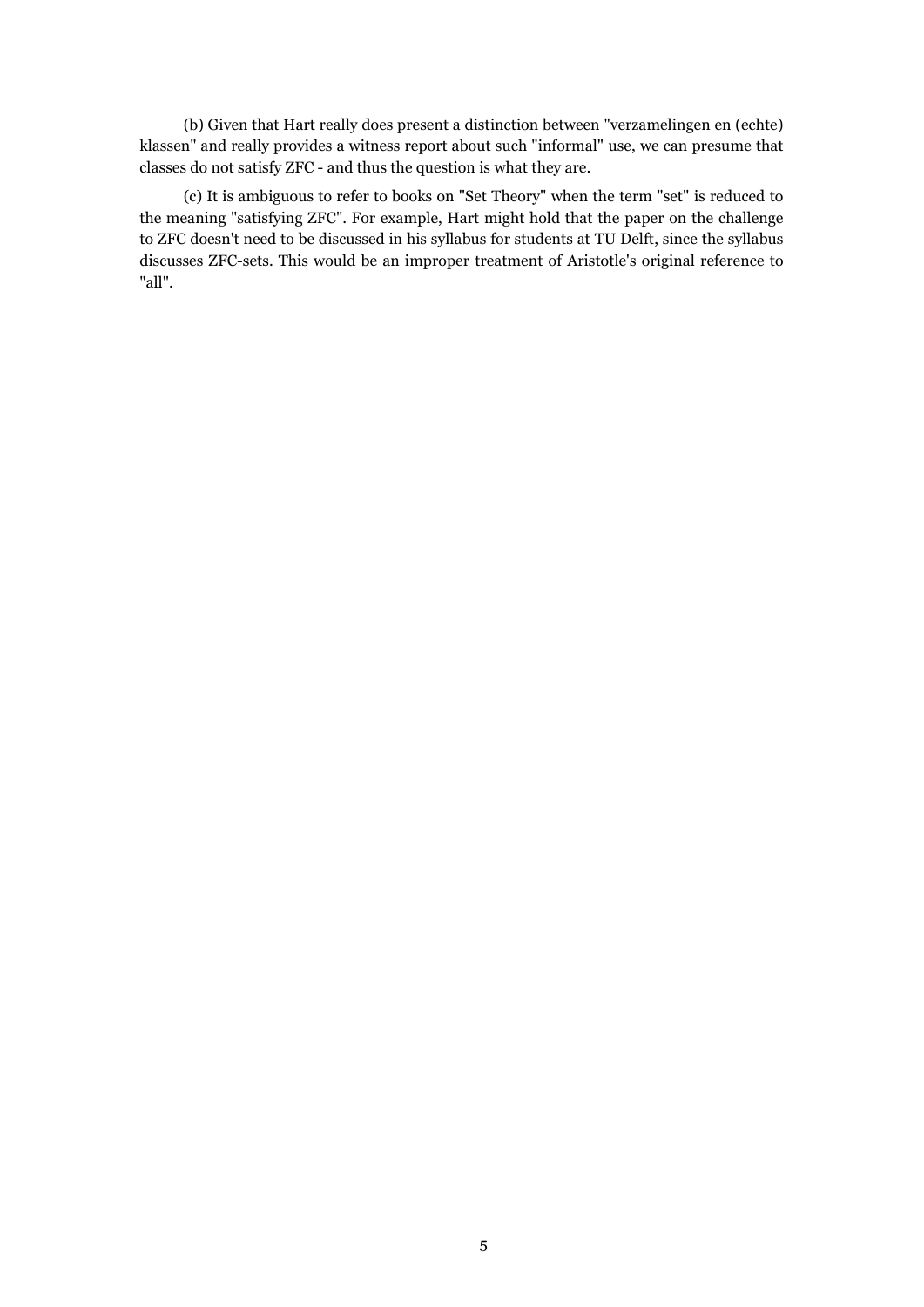(3) On page 43 Hart mentions the argument concerning  $\aleph \sim \mathfrak{R}$  that uses decimal expressions. He states that this particular form does not occur in Cantor's work. This is not quite true. Cantor's proof of  $1890/91$  uses a binary representation - see Hart (2015:41) which, for these purposes, is equivalent to using decimals. Hart traces the proof with decimals to Young & Young in 1906, who explicitly refer to Cantor 1890/91, and who explicitly call it his 'second proof'. Thus mathematicians were aware already in 1906 that binaries and decimals are equivalent here. It is curious that Hart in 2015 does not express that awareness. His review of what Cantor originally did thus is biased.

(3) Ik ben bang dat U dit stuk niet goed gelezen heeft. In het artikel van 1890/91 kondigde Cantor aan geen irrationale getallen te gaan gebruiken; er staan geen decimale noch binaire ontwikkelingen ontwikkelingen van reële getallen in. Het hoofdbewijs gaat over de verzameling rijen van  $m$ -en en  $w$ -en  $-$  niet eens nullen en enen.

Men kan tussen de regels gaan zitten lezen en Cantor's bewijs ombouwen tot een bewijs, via ontwikkelingen in een of andere basis, dat het interval  $(0,1)$  overaftelbaar is maar, en dit is mijn punt, ik heb dit niet expliciet in Cantor's gepubliceerde werk gezien. Ik ben Cantor's werken gaan lezen om er achter te komen waar en wanneer de aan hem toegeschreven resultaten verschenen waren; ik was voornamelijk verbaasd dat het decimalen-bewijs niet in zijn werk te vinden is.

#### **TC May 8:**

(a) Cantor 1890/91 uses binaries. We can agree with Hart's surprise.

(b) Young & Young 1906 use decimals. They hold this equivalent to (a).

(c) There is indeed that formal equivalence.

(d) While (a) might appeal to abstract mathematicians, (b) is more didactic for students who are used to decimal expressions.

(e) Hart p43 column 3 states:

Wie echter de moeite neemt het verzameld werk van Cantor, [6], door te ploegen zal dit bewijs niet tegenkomen. Ook Joseph Dauben noemt dit bewijs niet in zijn biografie van Cantor [7].

(f) My criticism stands. Hart does not distinguish between formal equivalence and didactic value. Cantor's 1890/91 *is* the diagonal argument. *The mathematical argument does occur in his work.* Only the didactic form with decimals apparently doesn't occur.

What is important about this mathematical argument is that Cantor first defines an element d[i, i] and then redefines it as if he still has the freedom to do so.

I reject the suggestion that I did not read this properly.

#### **KPH May 18:**

(3) The introduction to Cantor's 1890/91 paper states that its purpose is to give *an easier proof of the existence of uncountable sets without the use of irrational numbers* (paraphrase). Therefore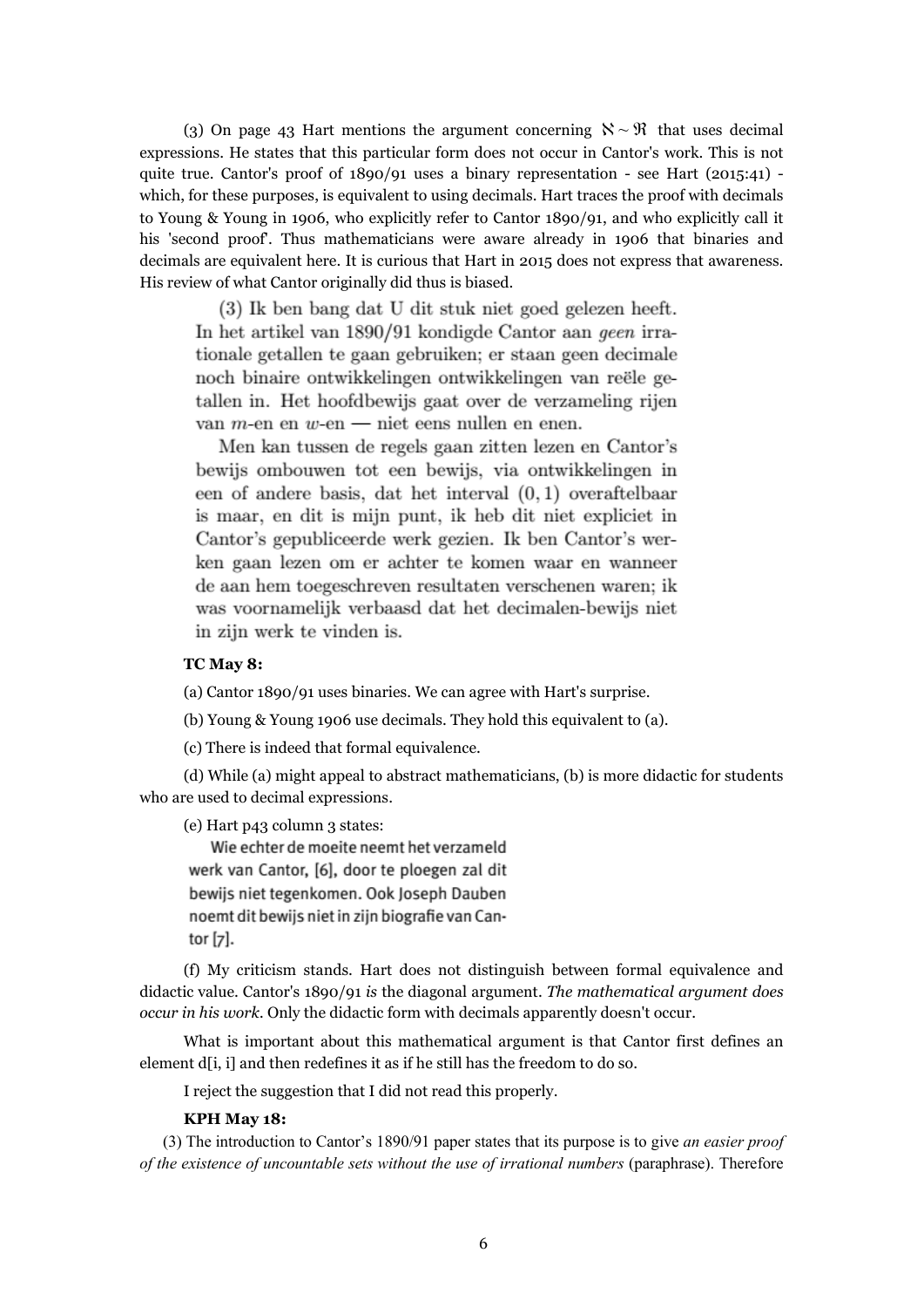it is incorrect to state that Cantor used binary expansions as he does not mention real numbers or zeros and ones in the main part of the paper.

One may employ the ideas from the paper to create proofs of the uncountability of the real line but, to repeat, that was not the stated purpose of the paper.

# **TC May 19:**

I presume that it is reported correctly that Cantor in 1890/91 **stated** that he did not use irrationals. But he used elements m and w, which is binary, on infinite "co-ordinates" (positions), which is equivalent to the development of decimals, whence he **implicitly used** the decimal expansion of irrationals. One should hope that mathematicians know about "the positional system". You have to look at what Cantor did mathematically and not what he claimed to do. It is amazing that Hart has no grain of doubt in his mind and doesn't ask another mathematician whether Young & Young in 1906 weren't actually right.

> Dat nieuwe bewijs begint met "zwei einander ausschließende Charaktere"  $m$  en  $w$ , en beschouwt dan de verzameling  $M$  van alle elementen

> > $E = (x_1, x_2, \ldots, x_v, \ldots)$

met oneindig veel coördinaten  $x_1, x_2, ..., x_v$ ..., die alle gelijk zijn aan  $m$  of  $w$ . Deze verzameling heeft meer elementen dan N. Laat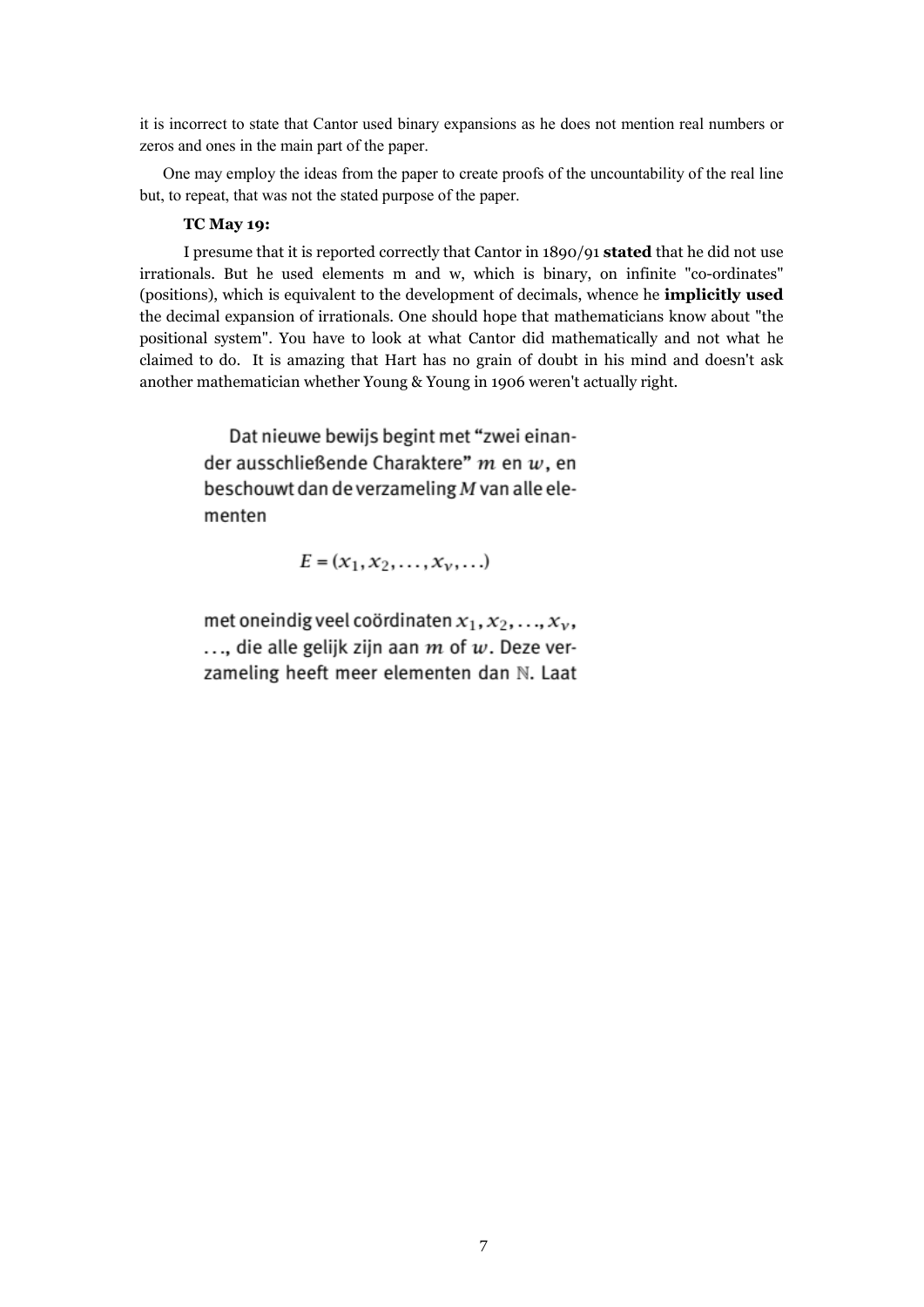(4) We may wonder why Hart's paper might be biased. It is a good hypothesis that he wants to emphasize that some authors still have questions about Cantor's argument.

(4) Ik weet niet of mijn artikel vooringenomenheid uitstraalt; ik heb het er in ieder geval niet bewust ingestopt. Het doel was vooral de lezer er op te attenderen dat de beschrijvingen van Cantor's werk op zijn zachtst gezegd niet volledig zijn, en eigenlijk niet correct. Ik vind dat de

originele bewijzen beter bekend zouden moeten zijn; als dat van vooringenomenheid blijk geeft, het zei zo.

### **TC May 8:**

(i) I am happy to hear that there is no intentional bias. However, I have to point out that the article gives that impression of bias: "that he wants to emphasize that some authors still have questions about Cantor's argument". Hart does not deal with this observation.

(ii) The bias that KPH here refers to - that Cantor's original work should be known better - is not the one that I indicated as the problem.

(iii) There is a distinction between (\*) researching what Cantor did, and (\*\*) researching into the theorem and method of proof that are identified by his name. Researching into the latter does not necessarily imply a research on the first. Someone who looks into a fixed point theorem and proof doesn't necessarily have to look into what Brouwer originally did.

(iv) Please observe that Cantor didn't have ZFC. Thus there is ample reason to look at the current state of affairs.

----------------------------------------------------------------

(4a) On page 43 Hart refers to Wilfrid Hodges (1998) who discusses "hopeless papers". Hart does not mention Hodges's email to me that I cited in CCPO-PCWA that I informed him about.

(4a) De email van Hodges voegde niets toe aan de on-

derhavige discussie.

**TC May 8:** It does. The one-sided reference to Hodges gives a one-sided impression, at the cost of me and Hodges.

----------------------------------------------------------------

(4b) Hart accuses those "hopeless papers" of that they don't check what Cantor did himself originally. This is an improper accusation since such authors discuss a particular argument, that so happens to go by the name of 'Cantor's diagonal argument', while it is not always at issue what Cantor himself did.

(4b) Ik beschuldigde niemand van slecht lezen: ik merkte slechts op dat ook hier naamgeving en toeschrijven niet met de werkelijkheid overeenkomen.

**TC May 8:** This is not a matter of "reading badly". It concerns (iii) above.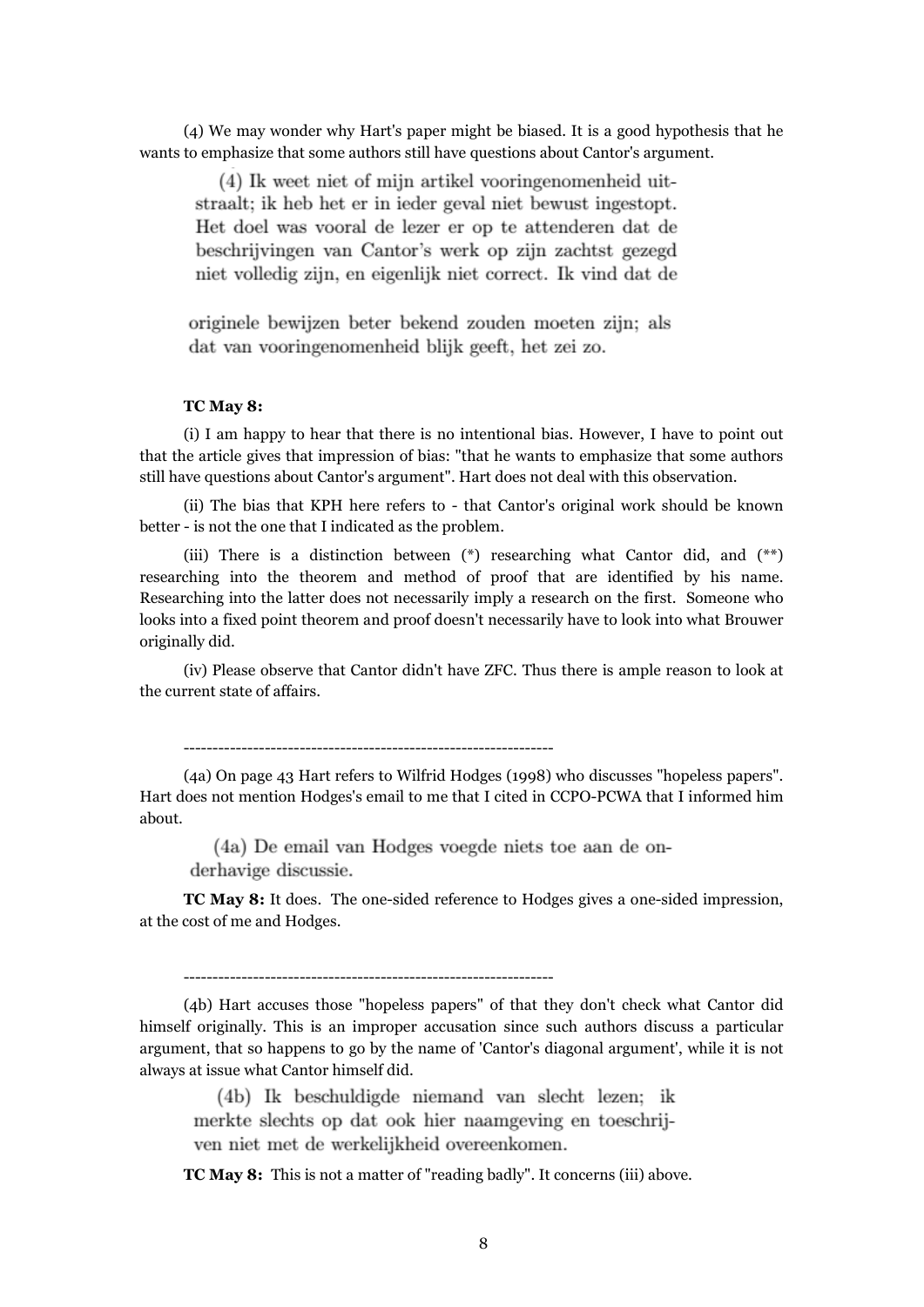(4c) Just to be sure: My own first contact with Hart - in 2012 - was about Cantor 1874. CCPO-PCWA wanted to know whether there were more proofs, and thus also looked at Cantor 1874, and found it inadequate. Hart's page 40 with Cantor 1874 finds a refutation in the appendix of CCPO-PCWA - but he knows about the latter and does not refer to that refutation.

(4c) Uw 'weerlegging' van het intervalbewijs verdient die naam niet.

**TC May 8:** Good to hear. I informed Hart about this refutation in 2012. Let me invite him again to show where the refutation is wrong. See the Appendix in this paper:

http://thomascool.eu/Papers/ALOE/2012-03-26-CCPO-PCWA.pdf

----------------------------------------------------------------

----------------------------------------------------------------

(4d) Hart suggests that the proof with decimals causes most "hopeless papers", but that this proof can be "thrown in the trash can", because Cantor's original proof from 1874 and his second and more general proof of 1890/91 would be more attractive.

(4d) De reden dat van mij het decimalenbewijs naar de prullemand mag is niet dat het 'hopeloze artikelen' aantrekt maar de kunstmatige manier waarop de diagonaal moet worden veranderd om een reëel getal te maken dat niet in de rij voorkomt — ik vind die bewijzen gewoon niet mooi.

# **TC May 8:**

(a) But Hart p43 column 2 states, and clearly has this suggestion:

Het is dit argument waar veel mensen een probleem mee hebben. De logicus Wilfred Hodges schreef een lezenswaardig artikel, [10], over de vele artikelen die hij als referee of redacteur onder ogen kreeg en waarin de auteurs hun bezwaren tegen, en weerlegging van, het diagonaalargument hadden neergeschreven.

(b) We established in point (3) that the proof with decimals is logically equivalent to Cantor's diagonal proof of 1890/91. The decimals are only more didactically useful (for students). The method of proof, changing an element, is just as artificial in boths versions. Only in the binary format, the scope for change is limited of course.

(c) Beauty is in the eye of the beholder. We must allow KPH as author his personal preferences. My criticism is directed at the mathematical falsehood that this proof can be ditched without ditching Cantor's original proof too.

(d) When the proof by means of the decimals is refuted, then KPH cannot say that one should look at what Cantor originally did, since because of the equivalence he can determine himself that also the original proof is refuted.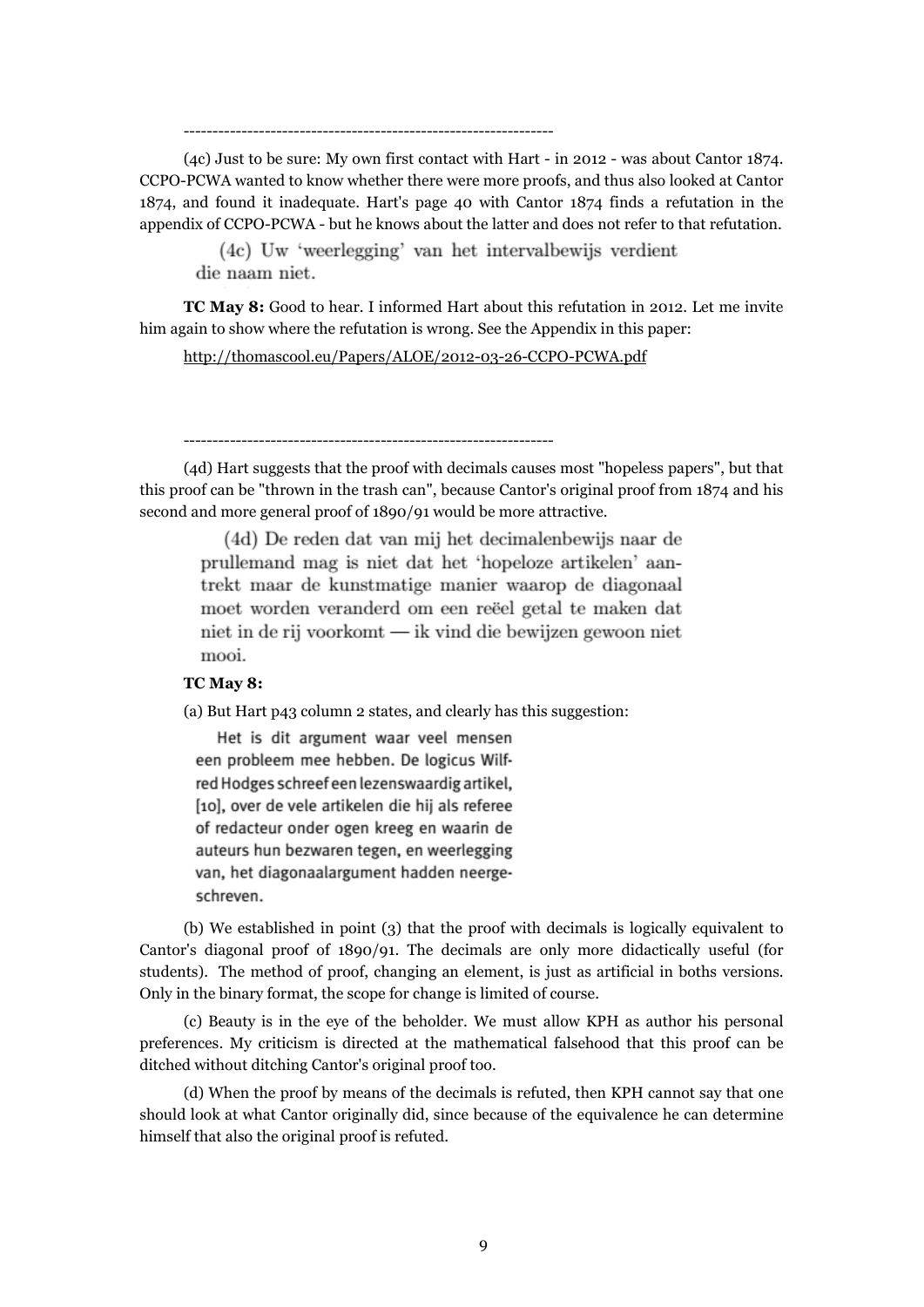----------------------------------------------------------------

(4d1) This is improper, since it evades the question whether the argument with the decimals is a good deduction or not. Mathematics should not ditch arguments because they cause questions but should answer the questions.

(4d2) It also is an inconsistent argument, see (3): the proofs are equivalent, differ only in binaries versus decimals. Thus Hart suggests to throw Cantor's own proof into the trash can - but doesn't do so.

(4d) De reden dat van mij het decimalenbewijs naar de prullemand mag is niet dat het 'hopeloze artikelen' aantrekt maar de kunstmatige manier waarop de diagonaal moet worden veranderd om een reëel getal te maken dat niet in de rij voorkomt — ik vind die bewijzen gewoon niet mooi.

**TC May 8:** KPH does not answer to (4d1) and (4d2).

See this paper for a refutation of the decimal format:

http://thomascool.eu/Papers/ALOE/2012-03-26-CCPO-PCWA.pdf

----------------------------------------------------------------

(4e) Hart holds that such "hopeless papers" and/or internet discussions quickly replace mathematics by ad hominem fallacies. An ad hominem would be: "You have no mathematics degree and hence I will not listen to your arguments." Obviously Hart presents himself as not falling into that trap. My problem however is that he applies an 'ad gentem fallacy', by reducing critique on Cantor's Theorem into "hopeless papers" and/or internet ad hominem fallacies. This is a racket or ballyhoo to induce a sentiment amongst his readership to no longer look at critique on Cantor's Theorem, and to join in the slaughter binge of such critics. We thus may understand why Hart (2015) is a biased presentation, unworthy of mathematics that wants to claim to be scientific.

(4e) De argumenten 'ad hominem' op het net gaan over en weer zowel voor- als tegenstanders van Cantor maken zich er aan schuldig.

# **TC May 8:**

(a) This is not mentioned in the article. The comment about ad hominem fallacies follows directly after reference to Hodges about the "hopeless papers". The readership are mathematicians and they will presume that mathematicians will not use such fallacies.

(b) At issue is not quite the distinction between proponents and opponents. The relevant distinction is about "having an argument that can be checked mathematically" and otherwise ("hopeless", "ad hominem"). Hart reduces the discussion to proponents and opponents, as he states indeed that mathematical arguments are quickly drowned. In combination with (a) this suggests a misrepresentation: Mathematicians of course accept Cantor's Theorem, with proper math, and people who have questions apparently are without proper arguments.

----------------------------------------------------------------

Ad 4 overall: Hart does not acknowledge that his presentation indeed can be criticised for presenting this image.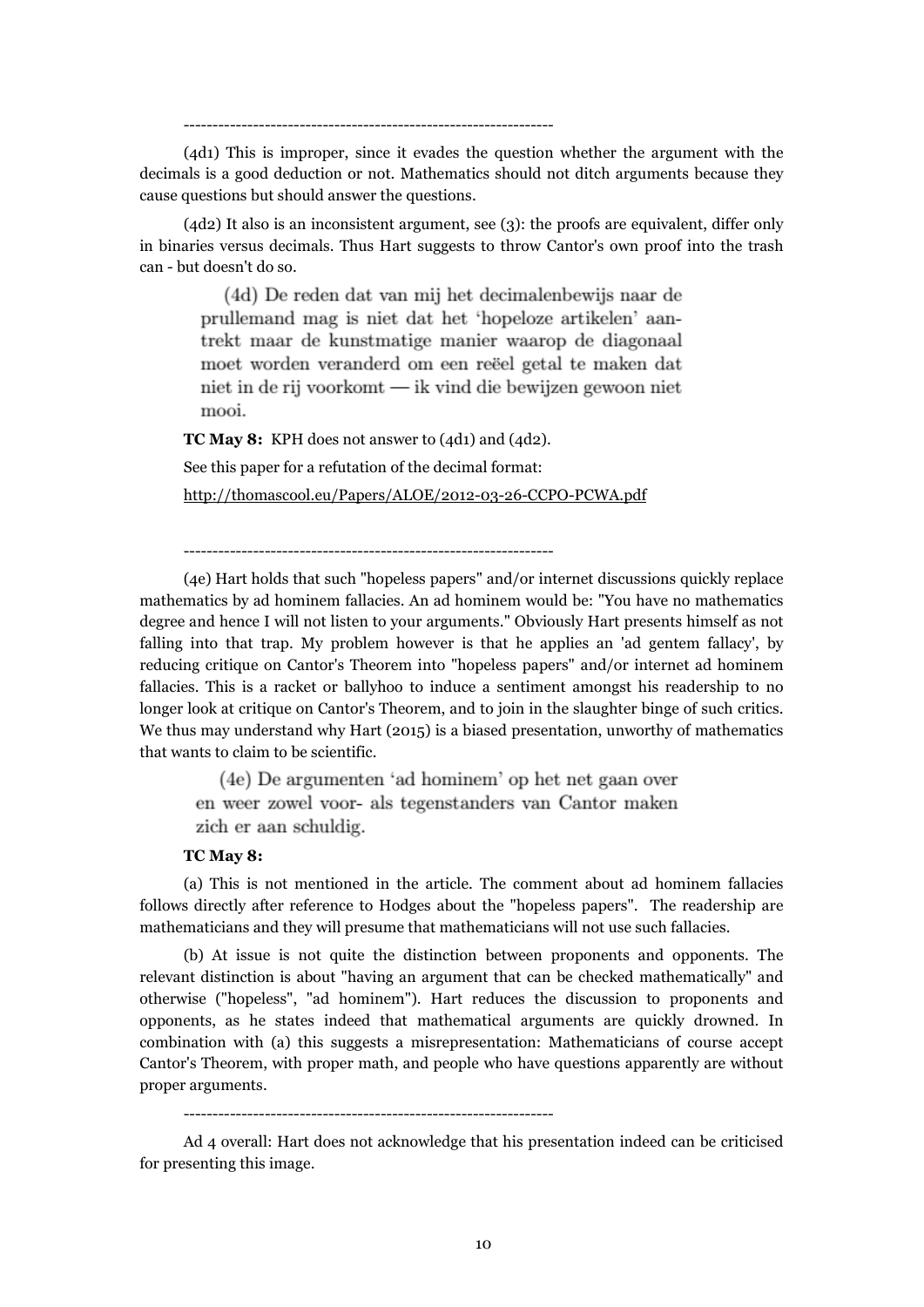# **PKH May 18:**

(4d) My reasons for not liking the decimal proof as much as the others are

- it requires an arithmetization of the real line
- it requires a choice when a real number has two expansions
- there is not a unique way of using the diagonal to create (a representation of) a real number that does not occur in the list

Both the proof in 1874 and that in 1890/91 avoid choices like these and that is why I like them better. To elaborate: the reason is one of aesthetics, there is nothing mathematically wrong with these arguments; the others are more direct and concise.

# **TC May 19:**

(a) Yes, agreed that it is a matter of aesthetics, provided that didactics is part of that (see above).

(b) But my problem with Hart's presentation was that he claimed that the decimal form created most protests against the proof, and subsequently his implied suggestion that people who protest against the proof would lack in (i) historical understanding, (ii) mathematical understanding, (iii) aesthetics, with didactics, (iv) and in the later paragraphs also the link to ad hominem arguments.

(c) PKH on May 18 merely restated what already had been acknowledged. I stated that he as an author definitely had the freedom to express his own preferences for what he considers a neat proof. However, he does not reply to the criticism that this freedom is abused to misrepresent the critique on the proof.

(d) It is simply not true that the decimal form can be thrown in the trash can, since it is a didactically superior form.

(e) If you agree that the binary and decimal form are equivalent, then you should also acknowledge that it implicitly uses irrationals - see point (3).

(f) There are other points than only (4d).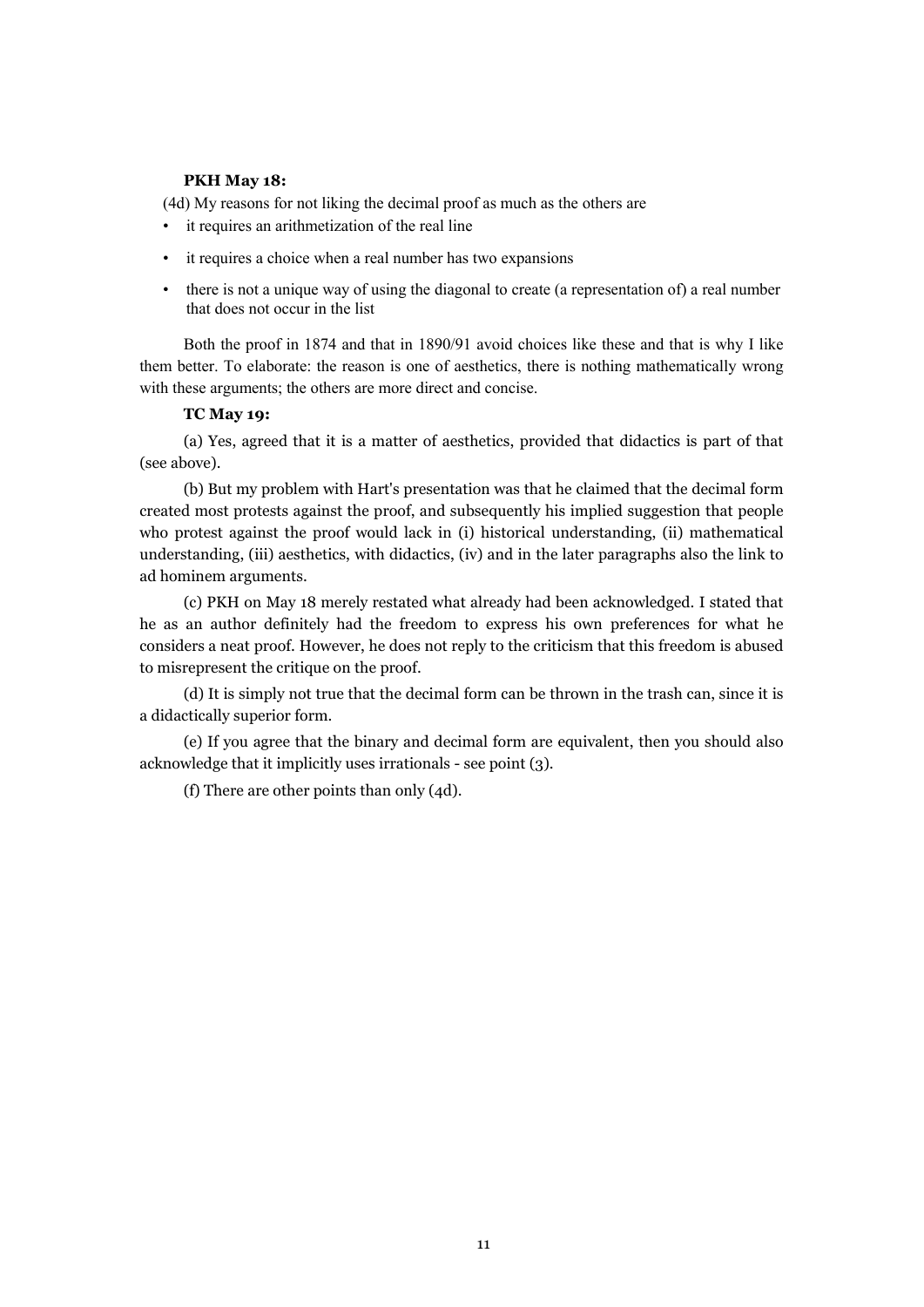(5) Hart (2015:42, last column): "The best known impossibility theorems in mathematical logic all use a version of Cantor's idea to flip all elements on a diagonal" - and then he refers to Gödel's first incompleteness theorem. This is not quite true. Gödel's theorem uses self-reference. This property was already known in antiquity in the Liar Paradox. Gödel's use of number-coding has historical explanations, like the trust in arithmetic in a period of a foundations crisis in mathematical logic. Gödel's numerical listing is not crucial to the argument. The influence of Cantor should not be made greater than it is. Hart could have known about this, reading both ALOE and Gill (2008) in the same Dutch journal for mathematics, with my refutation of Gödels two theorems.

(5) Het ene bewijs maakt wat sterker gebruik van diagonaliseren dan het andere; de stellingen van Turing and Tarski wellicht wat meer dan de stellingen van Gödel. Het bewijs van Gödel's stelling dat ik ken maakt een diagonaal en maakt uiteindelijk van één omgeklapt element gebruik om een onbeslisbare formule te produceren.

# **TC May 8:**

(a) Hart p 42 column 3:

De bekendste onmogelijkheidsbewijzen uit de mathematische logica maken alle gebruik van een versie van Cantors idee om op een diagonaal alle elementen om te klappen. De eerste onvolledigheidsstelling van Gödel, Turings oplossing van het beslissingsprobleem en Tarski's stelling ([14]) over de ondefinieerbaarheid van waarheid in N. Telkens wordt er een welgedefinieerde lijst gemaakt met een welgedefinieerde diagonaal en een geschikte omklapprocedure leidt tot de gewenste onmogelijkheid.

(b) Hart does not refute my criticism. I agreed that Gödel used arithmetic, and a numerical coding of expressions to formalise self-reference in a way that his community would find acceptable. The point remains that logically he used self-reference, known since antiquity, and that Cantor's diagonal argument is not relevant here to arrive at the proof. (Though it is refuted in ALOE.)

I maintain my criticism that Hart's presentation suggests that Gödel would necessarily rely on a diagonal form that was derived from Cantor, and that he makes this method larger than it actually is.

#### **No comment of KPH May 18**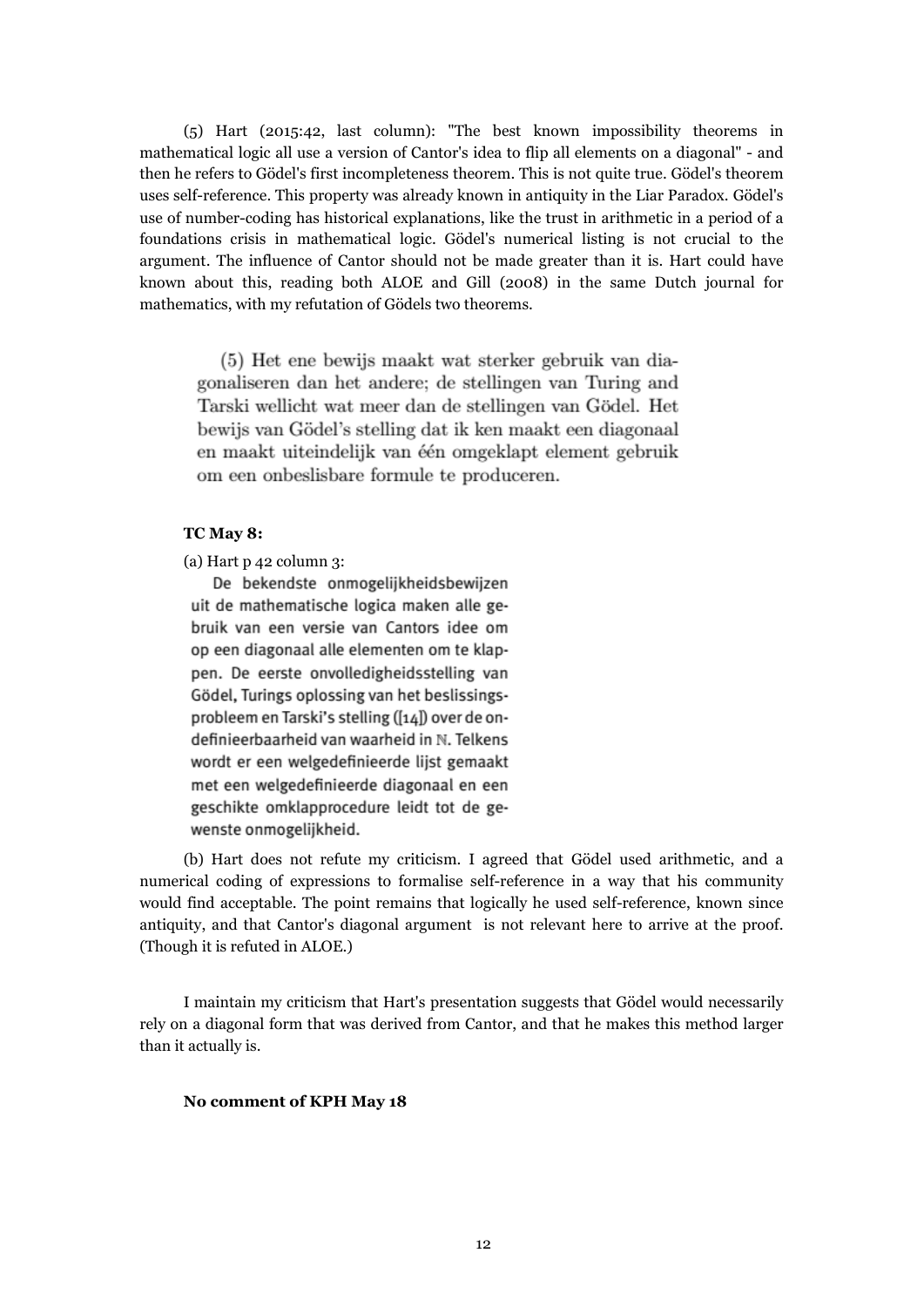(6) Hart does not refer to ALOE or CCPO-PCWA that he knows about, thus misinforms his readership. He reproduces Cantor's 'proofs' of 1874 and 1890/91 without mentioning their refutations. He states the common misconceptions and adds some new ones.

### **PKH May 18:** Responses to refutations.

# **TC May 20:**

Hart defends that Hart (2015) was silent on the criticism since he rejects it. It would have been better to give an indication of the argument and the reason for rejection, so that readers could have checked whether they agreed. (It would also have been better to respond earlier in the 2011-2015 period so that misunderstandings could have been resolved.)

I maintain my criticism that Hart (2015) misinforms his readership.

This discussion itself concerns different topics, and thus the reader is referred to Colignatus (2015c).